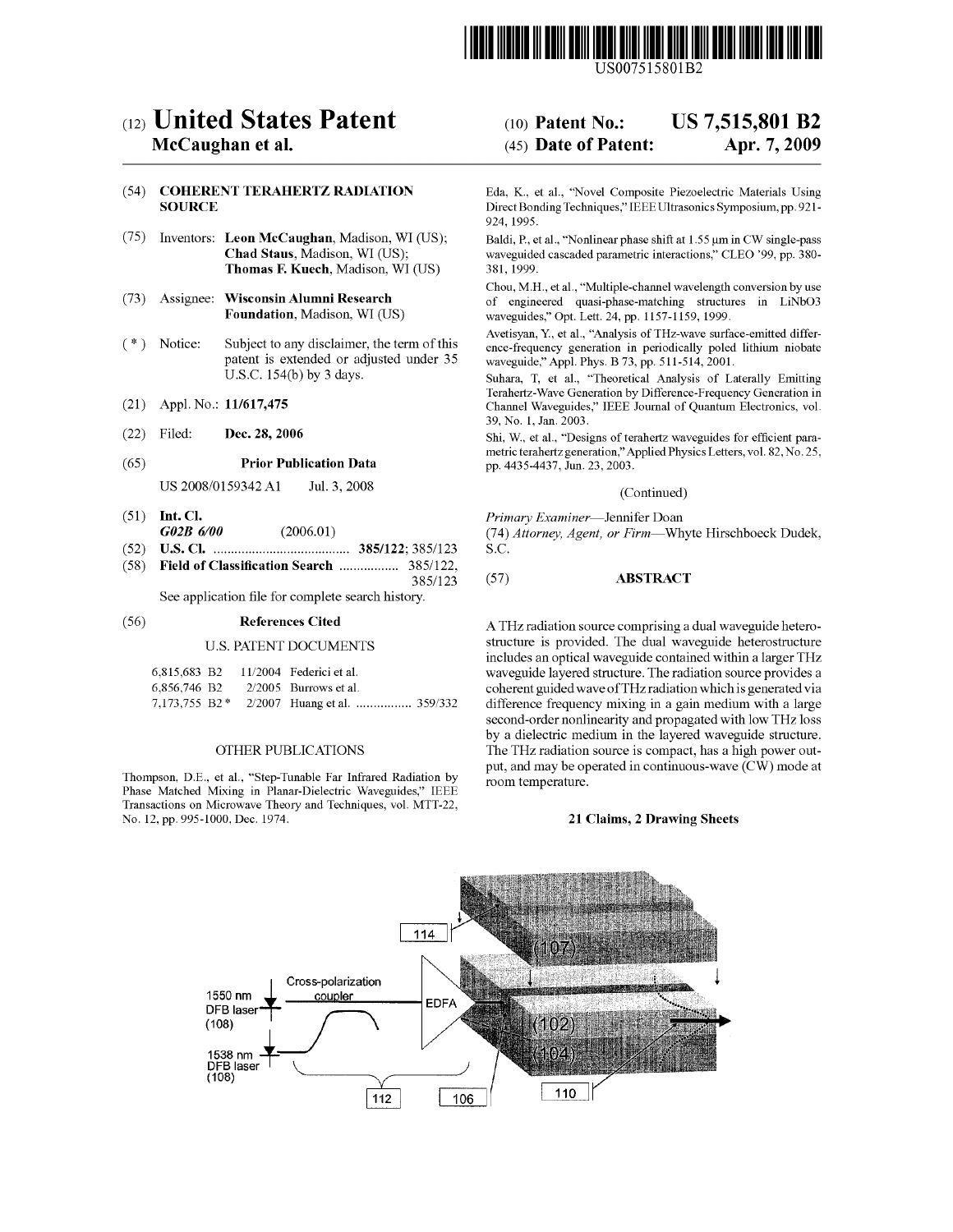### OTHER PUBLICATIONS

Mueller, Eric R., "Terahertz Radiation: Applications and Sources," The Industrial Physicist, pp. 27-29, published by American Institute of Physics, Aug./Sep. 2003.

Cao, H., et al., "Broadband generation of terahertz radiation in a waveguide," Optics Letters, vol. 29, No. 15, pp. 1751-1753, published by Optical Society of America, Aug. 1, 2004.

Ward, D.W., et al., "Terahertz wave generation and propagation in thin-film lithium niobate produced by crystal ion slicing," Applied Physics Letters 86, 022908, Jan. 6, 2005.

Wallace, V., "Terahertz methods show promise for breast cancer," Laser Focus World, www.laserfocusworld.com, pp. 83-85, Jun. 2006.

\* cited by examiner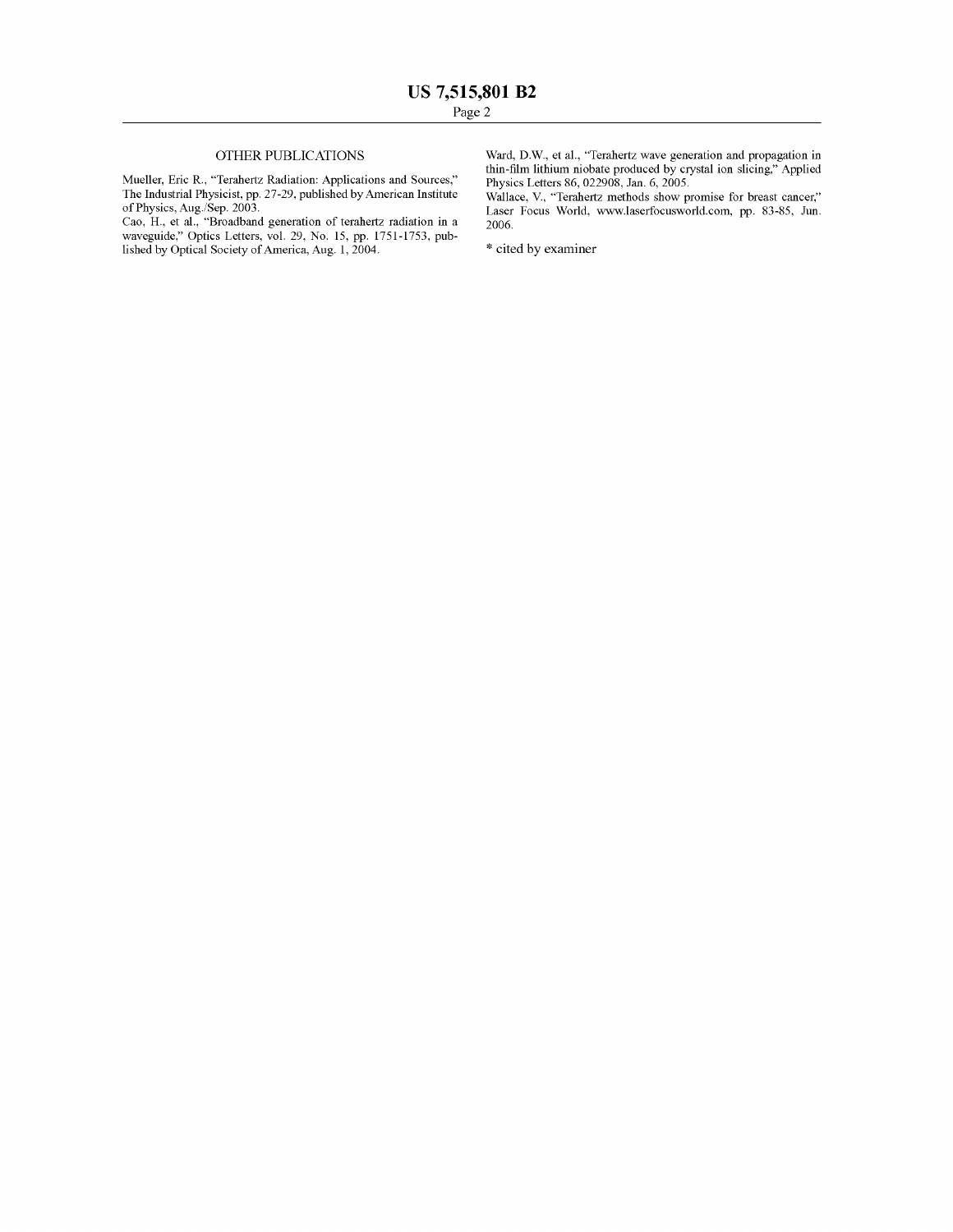

FIG. 1



FIG. 2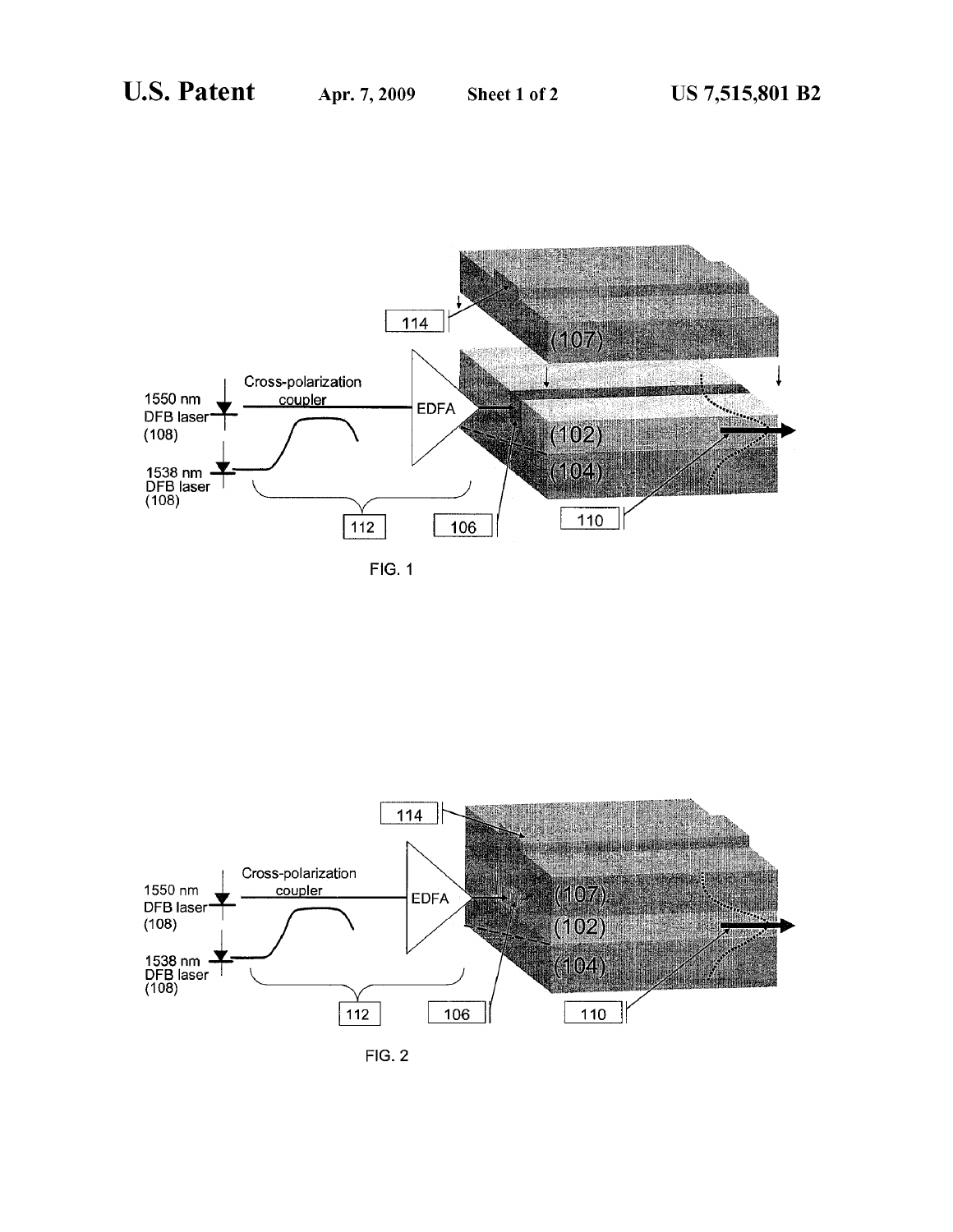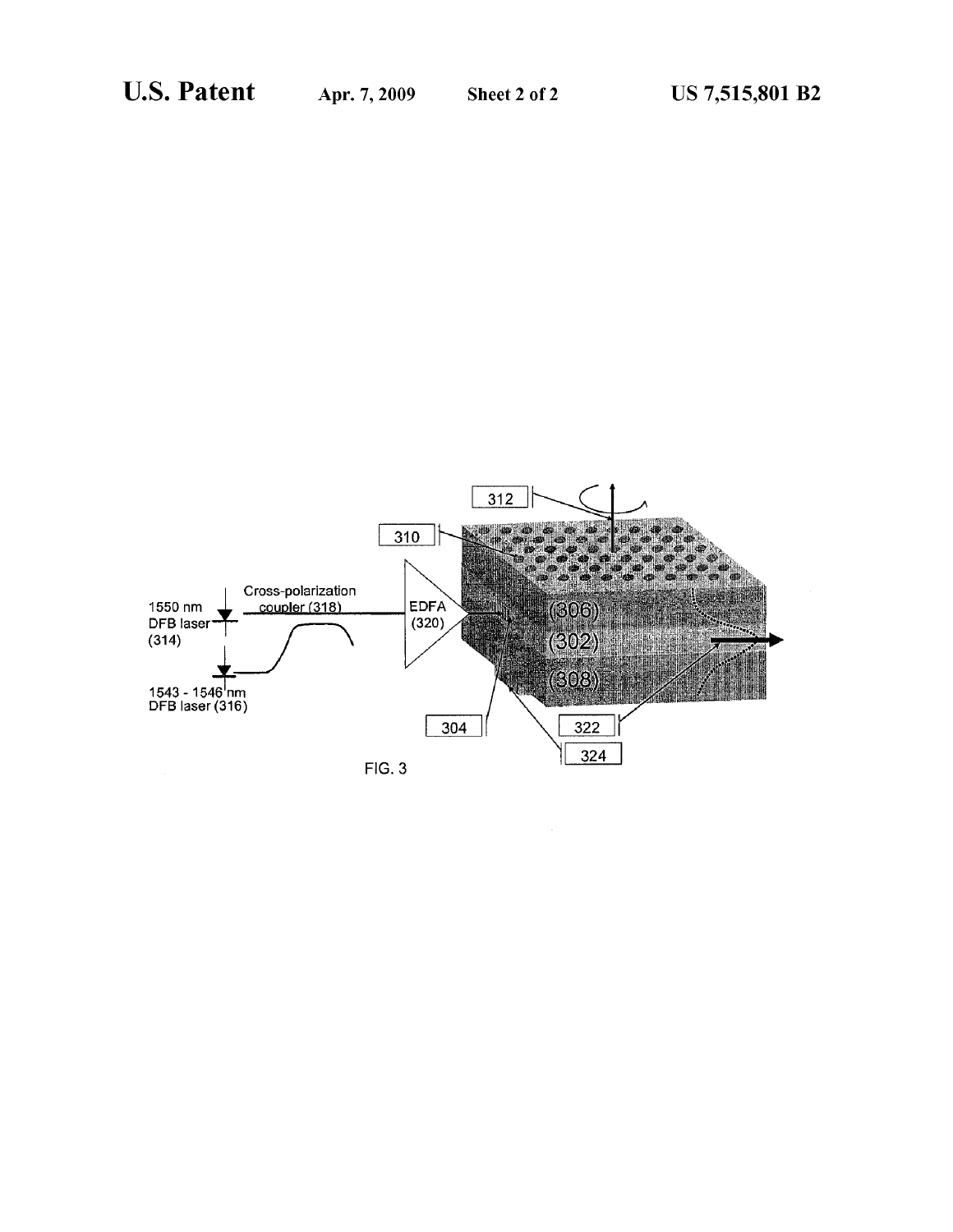#### **COHERENT TERAHERTZ RADIATION SOURCE**

#### STATEMENT OF GOVERNMENT RIGHTS

This invention was made with United States government support awarded by the National Science Foundation (NSF) under grant numbers 0505775 and 0450509. The United States government has certain rights in this invention.

#### FIELD OF THE INVENTION

This invention pertains generally to coherent terahertz phous silicon dioxide and polyethylene. radiation sources. More specifically, this invention pertains to terahertz radiation sources having a dual waveguide structure  $15$ that incorporates both an optical waveguide and a terahertz waveguide.

#### BACKGROUND OF THE INVENTION

Terahertz (THz) radiation is of great interest for imaging science and technology applications, with potentially great promise for homeland security, medical imaging, and defense imaging applications, among others. With their high sensitivity and selectivity, THz systems can be used to monitor public facilities, high-occupancy buildings, and even the open air for toxic industrial chemicals, chemical agents, biological agents, and trace explosives in a continuous and autonomous manner. Because of its superior penetration through many materials relative to other types of radiation, THz radiation is 30 particularly well-suited for the detection and imaging of chemical and biological weapons concealed under clothing. In addition, wavelengths in the THz range may resonate with many biological molecules, including strands of DNA, in a unique manner. As a result, THz sources may also be used as 35 sensors for the early detection of bioaerosols such as spores, bacteria, viruses, and pathogens. Unfortunately, the lack of sufficiently powerful, compact sources and detectors in the 0.3 to 30 THz range has drastically limited the development optic layer around a longitudinal axis running perpendicular of THz sources for use in these fields.

The large second-order nonlinearities inherent in  $LiNbO<sub>3</sub>$ and its sister ferroelectrics, together with the ability to quasiphase match pumps and products, make these materials ideal candidates for optically pumped terahertz generation via difference frequency mixing (DFM) or optical rectification 45 (OR). The major drawback of these materials is that, unpumped, they absorb strongly  $(\alpha \sim 25 \text{ cm}^{-1})$  in the THz regime. As a consequence, conventional THz generation has been limited either to surface interactions by way of reflection or diffraction, or to bulk interactions through thin  $(-1 \text{ mm } 50$ thick) samples.

### SUMMARY OF THE INVENTION

This invention provides a THz radiation source comprising 55 a dual waveguide heterostructure. The dual waveguide heterostructure includes an optical waveguide contained within a larger THz waveguide layered structure. The radiation source provides a coherent guided wave of THz radiation which is generated via difference frequency mixing in a gain medium 60 with a large second-order nonlinearity and propagated with low THz loss by a dielectric medium in the layered waveguide structure. The THz radiation source is compact, has a high power output, and may be operated either in continuous-wave (CW) or pulsed mode at room temperature. 65

In its basic embodiment, the dual waveguide heterostructure includes both an optical waveguide and a THz

waveguide. The THz waveguide is a layered structure that includes a thin layer of material having an inherent secondorder nonlinearity, sandwiched between a first layer and a second layer of dielectric cladding material characterized by low absorption of THz radiation. An optical waveguide runs through the layer of nonlinear optic material along a direction parallel to the planes of the various layers in the heterostructure. Suitable materials for the nonlinear optic layer include ferroelectric metal oxides such as  $LiNbO<sub>3</sub>$ ,  $LiTaO<sub>3</sub>$ , and  $KNbO<sub>3</sub>$ ; oriented (poled) polymers; and semiconductors such as GaAs. Suitable materials for the dielectric cladding include sapphire, quartz ( crystalline silicon dioxide), silicon, amor-

A guided wave of THz radiation may be generated by directing two guided optical pump beams at the proximal end of the optical channel waveguide to produce a guided THz beam via difference frequency mixing. Efficient difference frequency mixing requires that the two pump beams and the THz beam overlap strongly and are phase matched. In the 20 present THz radiation sources, proper choice of the refractive indices and/or thicknesses of the dielectric cladding materials can be used to improve the optical field overlap of the optical pump beams and the THz product, as well as reducing phase mismatch. Phase matching may also be improved by use of 25 periodic poling in the nonlinear optic material (i.e., periodically reversing the direction of the spontaneous polarization present in the nonlinear optic material.)

In one variation of the basic embodiment, the THz radiation source may be designed as a frequency-tunable radiation source. Frequency tunability requires that one of the two optical pump beams have a variable wavelength and that the phase matching requirement be met. By employing cladding layers having continuously adjustable refractive indices, continuous phase matching can be achieved. For example, continuous phase matching may be achieved if one or both of the dielectric layers in the dual waveguide heterostructure comprise a photonic crystal defined by a lattice of holes in the dielectric material. In this embodiment, the dielectric layer ( or layers) may be rotated independently of the nonlinear 40 to the plane of the dielectric layer. In this design the photonic crystal provides an artificial dispersion which changes with its angular orientation relative to the optical pump beams. Therefore, by rotating the photonic crystal, a continuously changing propagation constant can be produced and adjusted to provide for phase matching over the frequency range of the variable wavelength optical pump beam. Other methods for providing frequency tunability include, but are not limited to, employing cladding layers with adjustable thicknesses and providing an airgap with an adjustable height between the 50 nonlinear optic material and the dielectric material of one or both of the cladding layers.

Further objects, features, and advantages of the invention will be apparent from the following detailed description when taken in conjunction with the accompanying drawings.

#### BRIEF DESCRIPTION OF THE DRAWINGS

FIG. **1** is a schematic diagram of a partially exploded view of a dual waveguide heterostructure with a channel waveguide in the nonlinear optic material and a ridge waveguide in the cladding layer.

FIG. **2** is a schematic diagram of the assembled dual waveguide heterostructure of FIG. **1,** showing the profile of the resulting optical channel waveguide.

FIG. **3** is a schematic diagram of a tunable dual waveguide heterostructure with a ridge waveguide and a rotatable photonic crystal in one cladding layer.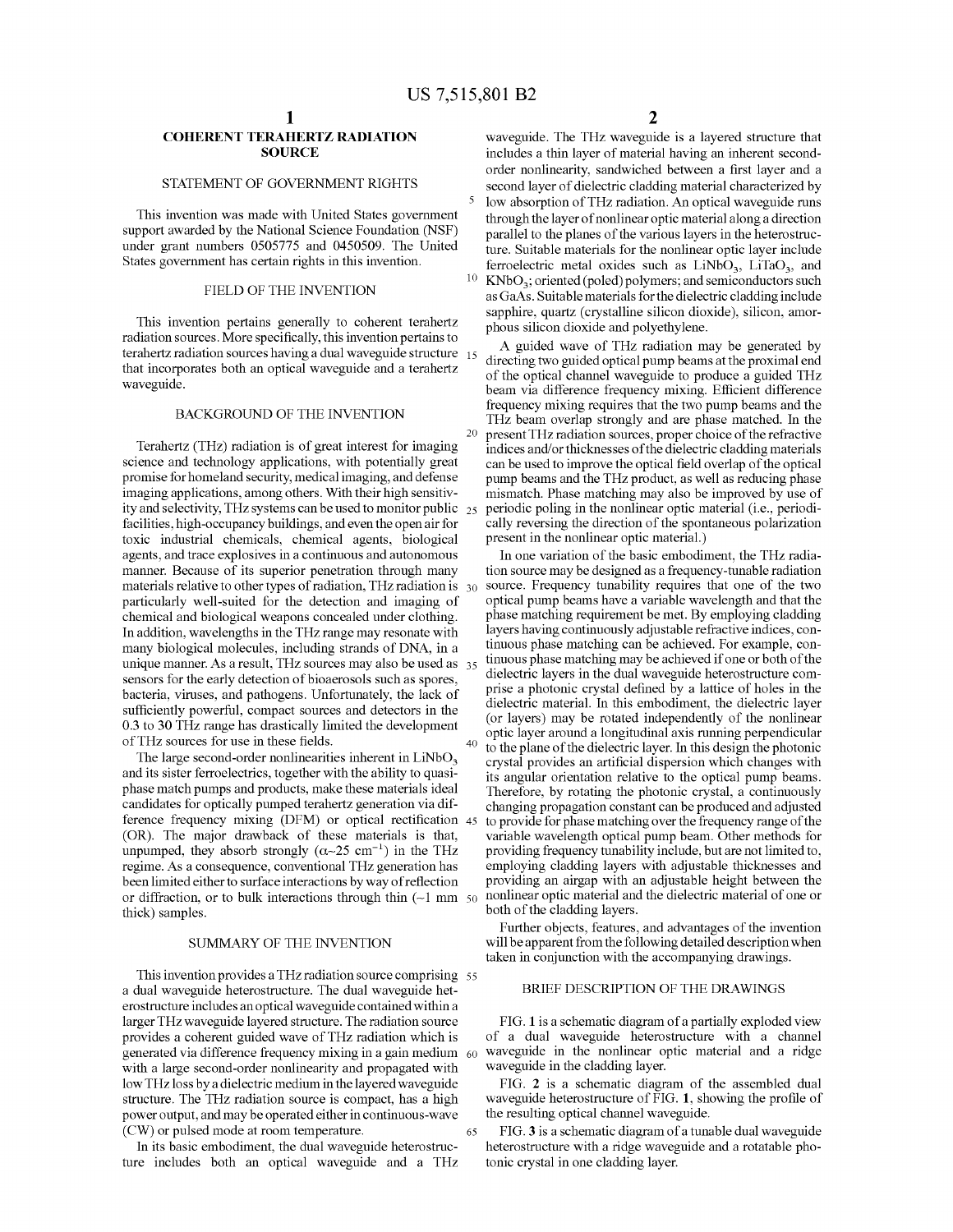### DETAILED DESCRIPTION OF THE INVENTION

The present invention provides a THz radiation source comprising a dual waveguide heterostructure that includes an optically pumped channel waveguide surrounded by a transparent THz waveguide. The THz waveguide in the dual waveguide heterostructure is a layered structure that includes a thin layer of nonlinear optic material sandwiched between cladding layers comprised of dielectric material. The optical waveguide in the dual waveguide heterostructure is a channel 10 waveguide defined within the nonlinear optic layer.

The nonlinear optic material in the dual waveguide structure is a thin layer of material having a large inherent secondorder nonlinearity. Although it is desirable to choose materials with a relatively low absorption in the THz frequency range, many materials that have large second-order nonlinearities tend to absorb in the THz frequency range. Fortunately, the present dual waveguide structure helps mitigate THz losses due to absorption in the gain medium, as described in greater detail below. Nonetheless, the nonlinear optic layer desirably has an absorption of no more than about  $50 \text{ cm}^{-1}$  at the THz wavelengths of interest. Examples of materials with large second-order non-linearities and sufficiently low absorption at THz wavelengths include, but are not limited to, ferroelectric metal oxides, such as  $LiNbO<sub>3</sub>$ , 25 LiTaO<sub>3</sub>, and KNbO<sub>3</sub>. In some preferred embodiments, the nonlinear optic material may be periodically poled to provide quasi-phase matching. A description of the use of periodic poling to achieve quasi-phase matching in  $LiNbO<sub>3</sub>$  may be found in Chou, et al., Opt. Lett., Vol. 24, pp. 1157-1159 (1999), the entire disclosure of which is incorporated herein by reference.

In the dual waveguide heterostructures, the nonlinear optic layer is disposed between cladding layers. The cladding layers comprise dielectric materials characterized by an index of 35 refraction that is lower than the index of refraction of the nonlinear optic material. The cladding/nonlinear optic/cladding heterostructure creates a waveguide along the direction perpendicular to the planes of the layers in the heterostructure, preventing the THz product from spreading (diffracting) 40 too far into the substrate. In some preferred embodiments, the cladding layers have a refractive index at THz frequencies that is approximately equal to that of the optical pump index of refraction. By way of illustration, if  $LiNbO<sub>3</sub>$  is used as the gain medium of the nonlinear optic layer, the cladding layers are desirably composed of a dielectric material having an index of refraction no greater than about 2.5 at a wavelength of 1.5 THz. Suitable materials for cladding layers employed with  $LiNbO<sub>3</sub>$  include quartz, silicon dioxide, and polyethylene. Other cladding materials which may be used with other nonlinear optical materials (e.g., GaAs) include silicon and sapphire.

The dielectric materials of the cladding layers not only have a lower index of refraction in the THz regime than the nonlinear optic layer, but also have a lower absorption at THz wavelengths. Thus, the cladding layers provide a waveguide structure for the THz radiation with significantly lower loss than a waveguide design based on bulk nonlinear optic materials. In addition, the thickness of the cladding layers may be optimized to minimize or eliminate phase mismatch between the pump beams and the THz beam. Typically, optimal thicknesses for the cladding layers are from about 1 µm to about  $100 \mu m$ .

When properly phase matched, two pump beams coupled to the optical waveguide will produce a guided mode (typically, but not necessarily, the fundamental mode) at THz frequencies via difference frequency mixing. Once produced,

**4** 

the THz beam is propagated by the larger THz waveguide with low THz loss. The dual waveguide heterostructure design may be tailored to ensure that the optical pump beams and the resulting THz product remain confined, overlap 5 strongly, and are phase matched. As a result, the present structures are able to achieve a net gain at significantly lower pump powers than bulk material-based devices and provide for an increased interaction length for the optical pump beams. This last point is important, since the conversion efficiency of the device scales with the length of the heterostructure squared. The net result is a THz source with a power conversion efficiency comparable to or better than other methods ofTHz production (e.g., the quantum cascade laser or photomixing) and which is several orders of magnitude larger than difference frequency mixing in bulk materials.

Depending on the choice of nonlinear optical materials used, the present THz radiation sources may be designed to provide radiation over a range of THz frequencies (e.g., about 0.3 to about 10 THz). For example, an  $LiNbO<sub>3</sub>$  THz source may be designed to produce an average THz power at 1.5 THz of 1.6  $\mu$ W for a pair of 1 W optical pump beams at 1.5  $\mu$ m and a device length of 10 mm. This equates to a conversion efficiency of  $8\times10^{-7}$  (or a normalized efficiency of  $3.75\times10^{-3}$  $W^{-1}$  cm<sup>-2</sup>).

Suitable methods for fabricating and assembling the various components of the present coherent THz radiation sources are described in the following paragraphs.

Thin layers of the nonlinear optic material may be produced by starting with a bulk material and mechanically reducing the thickness using any suitable means, including lapping. For example, methods for thinning an  $LiNbO<sub>3</sub>$  substrate using mechanical polishing are described by Wu et al. in the Japanese Journal of Applied Physics, Vol. 45, No. 4B, 2006, pp. 3822-3827; by Nishida et al. in "0-dB Wavelength Conversion Using Direct-Bonded, QPM-Zn: LiNbO<sub>3</sub> Ridge Waveguide," IEEE Photonics Technology Letters, Vol. 17, No. 5, May 2005, 1049; and by Eda et al. in "Novel Composite Piezoelectric Materials Using Direct Bonding Techniques," IEEE Ultrasonics Symposium, Seattle, Wash., Vol. 2, pp. 921-924, 7-10 Nov. 1995; the entire disclosures of which are incorporated herein by reference. Alternatively, a layer of the nonlinear optic material having the desired thickness may be deposited onto an underlying substrate. A process for forming thin films of metal oxides, including thin films of  $LiNbO<sub>3</sub>$ , is described in U.S. Pat. No. 6,846,428, the entire disclosure of which is incorporated herein by reference. Briefly, this process includes the steps of growing an amorphous film of lithium niobate on a substrate surface using chemical vapor deposition and annealing the deposited lithium niobate film for a time and at a temperature sufficient to convert the film from an amorphous to a crystalline form.

The conversion efficiency of the THz radiation source will increase as the phase match between the two pump beams and the generated THz beam improves and as the loss at THz frequencies due to absorption by the nonlinear optic material decreases. In the present devices, conversion efficiency is optimized by employing a thin nonlinear optic layer. Typically, the nonlinear optic layer has a thickness of no greater than about 100 µm. This includes nonlinear optic layers having a thickness of no greater than 50 µm and further includes nonlinearoptic layers having a thickness of no greater than 10 µm. For example, if the nonlinear optic layer comprises a layer of crystalline  $LiNbO<sub>3</sub>$ , the layer desirably has a thickness from about 4 µm (at about 3 THz) to about 30 µm (at about  $0.6$  THz).

Once the nonlinear optic crystalline layer has been fabricated, an index channel waveguide may be fabricated into the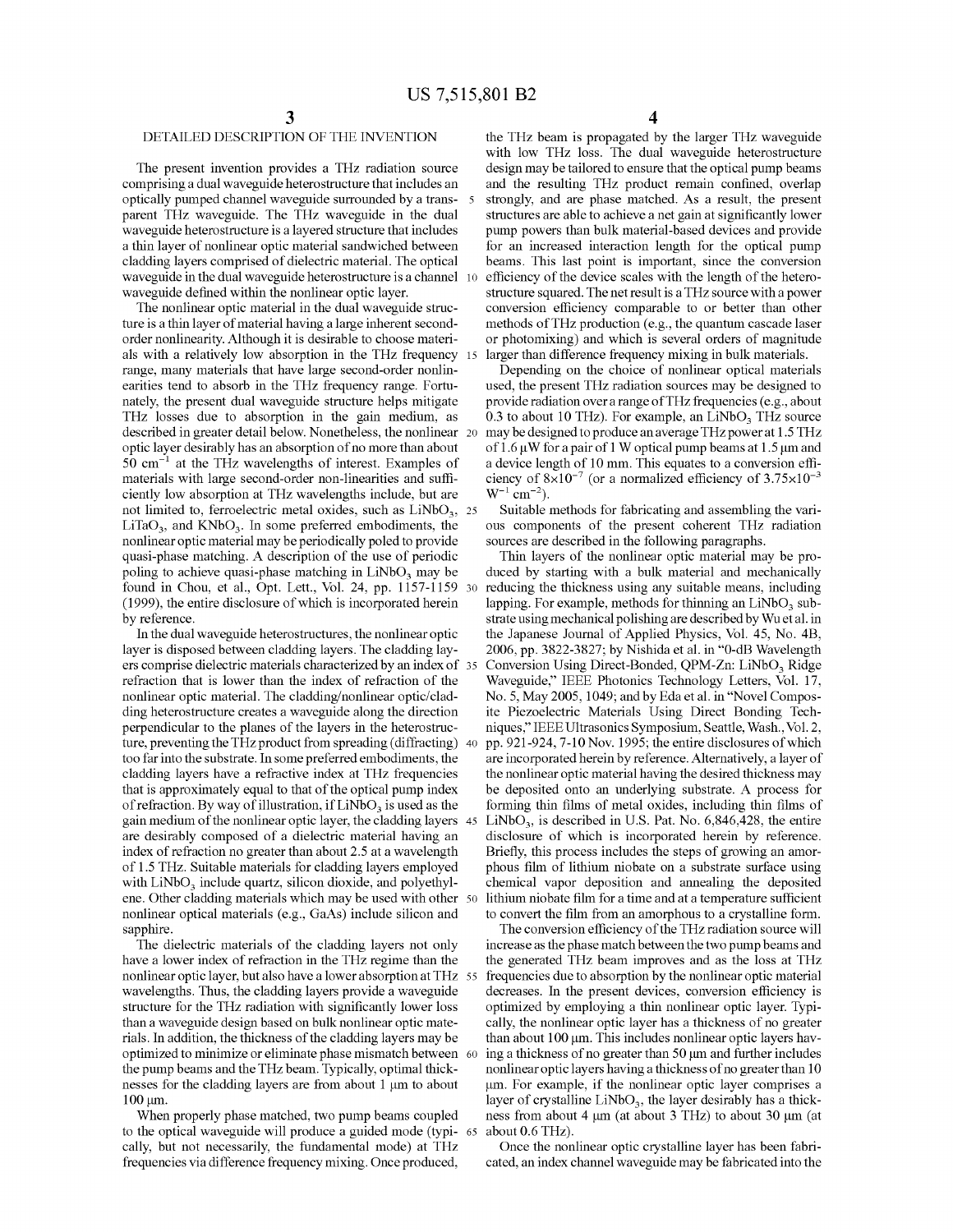nonlinear optic layer using, for example, in-diffusion or proton exchange. For example, in the case of a  $LiNbO<sub>3</sub>$  nonlinear optic layer, an optical waveguide channel may be fabricated into the LiNbO<sub>3</sub> crystal using titanium (Ti) in-diffusion or proton exchange. A description of a method for forming an 5 in-diffused titanium waveguide in lithium niobate may be found in U.S. Pat. No. 6,856,746, the entire disclosure of which is incorporated herein by reference. Optionally, the nonlinear optic layer may include a ridge waveguide to provide confinement of the THz product along the direction 10 parallel to the planes in the heterostructure. This ridge waveguide may be fabricated by defining a ridge in the upper or lower surface of the nonlinear optic material layer above or below the optical channel waveguide. Alternatively, the ridge may be built into a cladding layer as shown in FIGS. **1-3,** 15 which are described in greater detail below.

The nonlinear optic layer may be disposed between dielectric cladding layers by growing a film of the nonlinear optic material on a first dielectric substrate and subsequently waferbonding the film to a second dielectric substrate to create a 20 sandwich structure. Alternatively, a layer of the nonlinear optic material may be wafer-bonded to the first dielectric substrate and mechanically thinned, followed by wafer-bonding of the thinned nonlinear optic layer to the second dielectric substrate.

In order to more fully illustrate the invention, a specific example of the structure and operation of a THz radiation source based on an  $LiNbO<sub>3</sub>$  nonlinear optic layer is shown in FIG. **1** (exploded view) and FIG. **2** (assembled view). The heterostructure **100** includes a thin film of gain medium **102** <sup>30</sup> comprising a  $\sim$ 9 µm-thick film of LiNbO<sub>3</sub> on a 0.5 mm-thick crystalline SiO<sub>2</sub> (quartz) substrate 104. An index channel waveguide  $106$  is formed in the LiNbO<sub>3</sub> film by in-diffusion of a 90 nm $\times$ 9 µm strip of Ti to provide a Ti:LiNbO<sub>3</sub> waveguide. A second quartz substrate **107** is then wafer- 35 bonded to the  $LiNbO<sub>3</sub>$  film to form a symmetrical structure. Two distributed feedback (DFB) diode lasers **108** are coupled to the optical waveguide by way of a fiber optic coupler and an erbium-doped optical amplifier (EDFA) **112.** When properly phase-matched, two optical pump beams (e.g., 1550 nm and 40 1538 nm) from the DFB diode lasers launched into the Ti:LiNbO<sub>3</sub> waveguide will produce a fundamental guided mode at 1.5 THz **110** by difference frequency mixing. The quartz provides a waveguide structure with significantly lower loss  $(\alpha_{quartz} \sim 0.1 \text{ cm}^{-1})$  than LiNbO<sub>3</sub>  $(\alpha_{LiNbO3} \sim 32 \text{ cm}^{-1})$ . The 45 lower loss quartz cladding layers and the  $LiNbO<sub>3</sub>$  nonlinear optic layer carry the THz beam generated in the  $LiNbO<sub>3</sub>$  layer. Confinement of the THz product along the direction parallel to the layered planes in the heterostructure is provided by a ridge waveguide **114** formed in upper cladding layer **107.** The 50 ridge in this embodiment is  $\sim$ 1-2  $\mu$ m deep and  $\sim$ 20-100  $\mu$ m wide. This configuration provides a greater interaction length for the pump beams than current designs using bulk  $LiNbO<sub>3</sub>$ , greatly increasing conversion efficiency and power output. For example, the present heterostructures, including the het- 55 erostructure shown in FIGS. **1** and **2** may have a length of at least about 1 cm, or even at least about 2 cm.

The nonlinear optical guiding layer of the heterostructure can be produced by wafer bonding a layer of bulk  $LiNbO<sub>3</sub>$  to the underlying substrate, followed by a mechanical thinning 60 step (e.g., lapping). Alternatively, the  $LiNbO<sub>3</sub>$  layer may be deposited on the cladding substrate using a variety of chemical or mechanical techniques, including chemical vapor deposition (CVD) or sputtering. In the latter case, CVD can be used to deposit an amorphous film of  $LiNbO<sub>3</sub>$  on  $Al<sub>2</sub>O<sub>3</sub>$ . 65 While the amorphous form does not have nonlinear optical properties, it can be easily patterned using standard photo**6** 

lithographic techniques followed by etching using etchants such as 10% HF. Further, subsequent annealing of the film at about 900° C. for about 1 hour converts the amorphous layer to a crystalline film with the nonlinear properties of bulk  $LiNbO<sub>3</sub>$ . In the illustrative embodiment described here, the resulting  $LiNbO<sub>3</sub>$  material may be formed with its crystal axis perpendicular to the substrate. The ability to select nonlinear optic materials with particular crystal structures is advantageous because both the refractive indices and the nonlinear optical properties of the THz generation layer change with the orientation of the crystalline material. Thus, proper choice of crystal orientation may be used to improve phase matching in the device.

A 2D calculation of the difference frequency mixing between two guided wave optical beams at  $\sim$ 1.55 µm to produce a guided wave at 1.5 THz was conducted for the structure shown in FIG. **1.** An index channel waveguide was formed in the LiNbO<sub>3</sub> film by in-diffusion of a 90 nm $\times$ 9 µm strip of Ti to provide a Ti:LiNbO<sub>3</sub> waveguide for the pump beams. The THz waveguide was formed by a ridge structure (15  $\mu$ m wide, 2  $\mu$ m ridge height) in the LiNbO<sub>3</sub> film surrounded by quartz cladding layers. The calculations were conducted using the beam propagation method with commercially available software (Rsoft BeamPROP™) to find the 25 electric field profiles and propagation constants of the two pumps and the THz in the guiding structure. The calculations accounted for phase mismatch and loss at THz frequencies due to absorption by the guiding structure. The pump powers were each 500 mW. A thickness of approximately 9 µm was found to produce phase matching in this system. The calculation further found that the heterostructure had an optimum length of about 20 mm and that longer lengths do not produce additional THz radiation. The calculated output power at a frequency of 1.5 THz (λ=200 μm) using pump wavelengths of  $\lambda_{p1}$ =1538.1 nm and  $\lambda_{p2}$ =1550.0 nm, a 9 µm thick LiNbO<sub>3</sub> layer, and a length of 20 mm was found to be 0.8 µW. The phase-matched THz frequency can be adjusted by proper choice of the thickness of the LiNbO<sub>3</sub> and quartz layers in the THz waveguide. Periodic poling (periodically reversing the direction of the spontaneous polarization present in the nonlinear optic material) could also be used to satisfy phase matching. In addition, periodic poling introduces another degree of freedom into the phase matching process, thereby allowing the user to use other cladding materials such as Si and  $A1<sub>2</sub>O<sub>3</sub>$  which would otherwise not meet phase-matching conditions.

Optionally, the dual waveguide heterostructures may be made into tunable THz radiation sources by employing cladding layers with a continuously adjustable index of refraction (or equivalently, a continuously adjustable propagation constant for the THz radiation) and, therefore, the capability of continuous phase matching. For example, a frequency tunable radiation source may be made by incorporating an independently-rotating photonic crystal into at least one cladding layer. In such embodiments, one of the optical pumps has a variable wavelength, and phase matching between the two optical pump beams and the generated THz wave is achieved by rotating the photonic crystal relative to the nonlinear optic layer as the wavelength of the variable wavelength optical pump wave changes. The photonic crystal provides an artificial dispersion which changes with the angular orientation relative to the optical pump beams. (See, for example, *Photonic Crystals,* J. D. Joannopoulos, Chapter 4, the entire disclosure of which is incorporated herein by reference.) Thus, by rotating the photonic crystal, a continuously changing propagation constant of the THz mode can be produced and adjusted to provide for phase matching over the frequency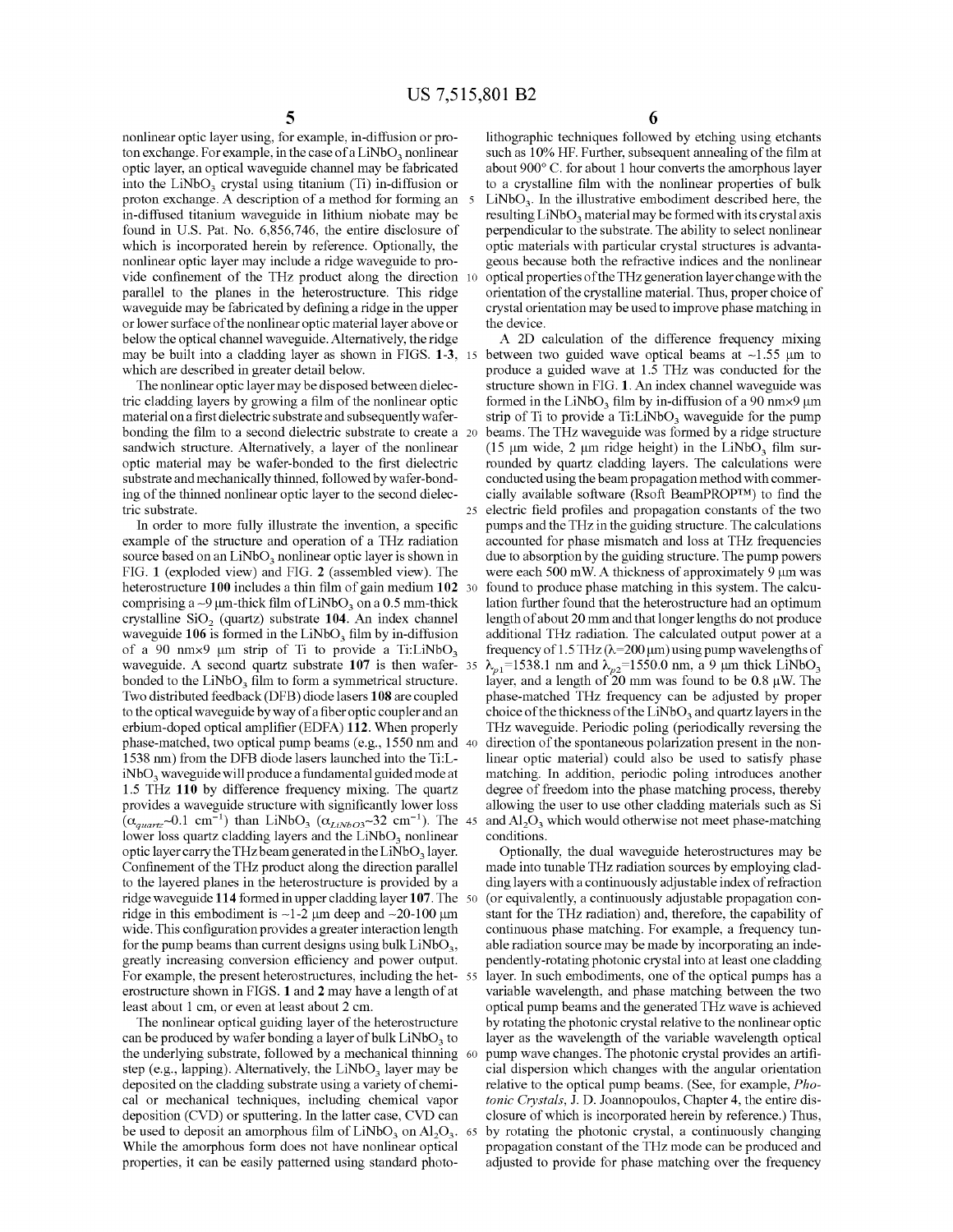range of the variable wavelength pump beam. Notably, the photonic crystal in this embodiment of the invention does not make use of a defect in the photonic bandgap, as do conventional optical photonic structures.

The photonic crystals may be defined by a lattice of holes (e.g., a square lattice or a hexagonal lattice) in a cladding layer. The lattice structure need not extend all the way through the cladding layer. Rather, the lattice structure may extend only partially through the cladding layer from the surface of the cladding layer adjacent to the nonlinear optic layer, since this is the region of the device that will most strongly overlap the THz field. Hole diameter is typically from  $\frac{1}{4}$  to  $\frac{3}{4}$  of the lattice spacing. Lattice spacing periodicity for THz generation typically will be in the range of about 25 µm to about 100 µm.

A tunable THz radiation source is shown schematically in scope of the following claims. FIG. **3.** Like the heterostructure of FIGS. **1 and 2,** the heterostructure shown in FIG.  $3$  includes an LiNbO<sub>3</sub> nonlinear optic layer 302 with a Ti:LiNbO<sub>3</sub> index channel waveguide 304 sandwiched between quartz cladding layers **306, 308.** A pho- 20 tonic crystal is defined in the upper cladding layer **306** by a lattice ofholes **310.** The holes may be etched into the cladding layer using conventional lithography techniques. For a 1.5 THz beam, a two-dimensional square lattice with holes having a periodicity of about 50  $\mu$ m and diameters of about 20  $\mu$ m 25 may be employed. The upper cladding layer may be rotated independently of the nonlinear optic layer about an axis **312**  running perpendicular to the plane of the cladding layer in order to provide continuous phase matching. In the present embodiment, the device is used to provide a tunable THz 30 frequency generator by pumping the  $Ti:LiNbO<sub>3</sub>$  with a fixed wavelength (1550 nm) pump beam **314** and a variable wavelength (1530-1630 nm) pump beam **316** (passed through a cross-polarization coupler **318** and an erbium doped filter amplifier (EDFA) **320).** A THz beam **322** is generated in the 35  $LiNbO<sub>3</sub>$  gain medium and carried by the layered THz waveguide. A ridge waveguide **324** provides confinement of the THz product along the direction parallel to the layered planes in the heterostructure. As the output frequency of the variable wavelength pump is changed, the upper cladding 40 layer rotates to provide for continuous phase matching in the system.

Continuous phase matching may be provided by methods other than the use of a rotating photonic crystal. As examples, a small (e.g.,  $\sim 0.5$ -20  $\mu$ m) airgap with an adjustable height 45 between the nonlinear optic layer and the dielectric material of one or both of the cladding layers will produce a large change in the effective refractive index of the structure as function of airgap height, significantly altering the degree of phase mismatch. The height of the airgap can be electrically 50 adjusted using a standard piezoelectrically-driven translator. Another method to adjust the effective refractive index of the structure is to split one (or both) of the cladding layers diagonally into two wedges. (See dashed line in FIG. **2.)** The cladding layer thickness then can be changed by sliding one 55 wedge along the other along the interface where the two wedges meet. The overall thickness of this cladding layer could be adjustable from about 10  $\mu$ m to about 50  $\mu$ m.

For the purposes of this disclosure, and unless otherwise specified, "a" or "an" means "one or more." All patents, 60 lower surface of the nonlinear optic layer defines a ridge. applications, references, and publications cited herein are incorporated by reference in their entirety to the same extent as if they were individually incorporated by reference.

As will be understood by one skilled in the art, for any and all purposes, particularly in terms of providing a written 65 description, all ranges disclosed herein also encompass any and all possible subranges and combinations of subranges

thereof. Any listed range can be easily recognized as sufficiently describing and enabling the same range being broken down into at least equal halves, thirds, quarters, fifths, tenths, etc. As a non-limiting example, each range discussed herein can be readily broken down into a lower third, middle third and upper third, etc. As will also be understood by one skilled in the art, all language such as "up to," "at least," "greater than," "less than," and the like includes the number recited and refers to ranges which can be subsequently broken down into subranges as discussed above. Finally, as will be understood by one skilled in the art, a range includes each individual member.

It is understood that the invention is not confined to the particular embodiments set forth herein as illustrative, but 15 embraces all such modified forms thereof as come within the

What is claimed is:

**1.** A dual waveguide heterostructure, comprising:

(a) a terahertz (THz) waveguide comprising:

- (i) a nonlinear optic layer comprising a nonlinear optic material having an inherent second-order non-linearity;
- (ii) a first cladding layer comprising a dielectric material; and
- (iii) a second cladding layer comprising a dielectric material, wherein the first and second cladding layers sandwich the nonlinear optic layer; and

(b) an optical waveguide contained in the THz waveguide. **2.** The heterostructure of claim **1,** wherein the nonlinear optic layer comprises  $LiNbO<sub>3</sub>$ .

**3.** The heterostructure of claim **2,** wherein the dielectric materials of the first and second cladding layers have an index of refraction in the THz regime of no greater than 5 at a wavelength of 1.5 THz.

**4.** The heterostructure of claim **2,** wherein the dielectric materials of at least one of the first and second cladding layers is quartz.

**5.** The heterostructure of claim 2, wherein the  $LiNbO<sub>3</sub>$  is periodically poled.

**6.** The heterostructure of claim **5,** wherein the dielectric materials of the first and second cladding layers are selected from the group consisting of sapphire, polyethylene, silicon dioxide, and silicon.

**7.** The heterostructure of claim **2,** wherein the optical waveguide is a  $Ti:LiNbO<sub>3</sub>$  channel waveguide.

**8.** A dual waveguide heterostructure, comprising:

- (a) a terahertz (THz) waveguide comprising:
	- (i) a nonlinear optic layer comprising a nonlinear optic material having an inherent second-order non-linearity;
	- (ii) a first cladding layer comprising a dielectric material;
	- (iii) a second cladding layer comprising a dielectric material, wherein the first and second cladding layers sandwich the nonlinear optic layer; and
- (b) an optical waveguide contained in the THz waveguide, wherein an upper or lower surface of at least one of the first and second cladding layers defines a ridge.

**9.** The heterostructure of claim **1,** wherein an upper or

**10.** A dual waveguide heterostructure, comprising:

(a) a terahertz (THz) waveguide comprising:

- (i) a nonlinear optic layer comprising a nonlinear optic material having an inherent second-order non-linearity;
- (ii) a first cladding layer comprising a dielectric material;